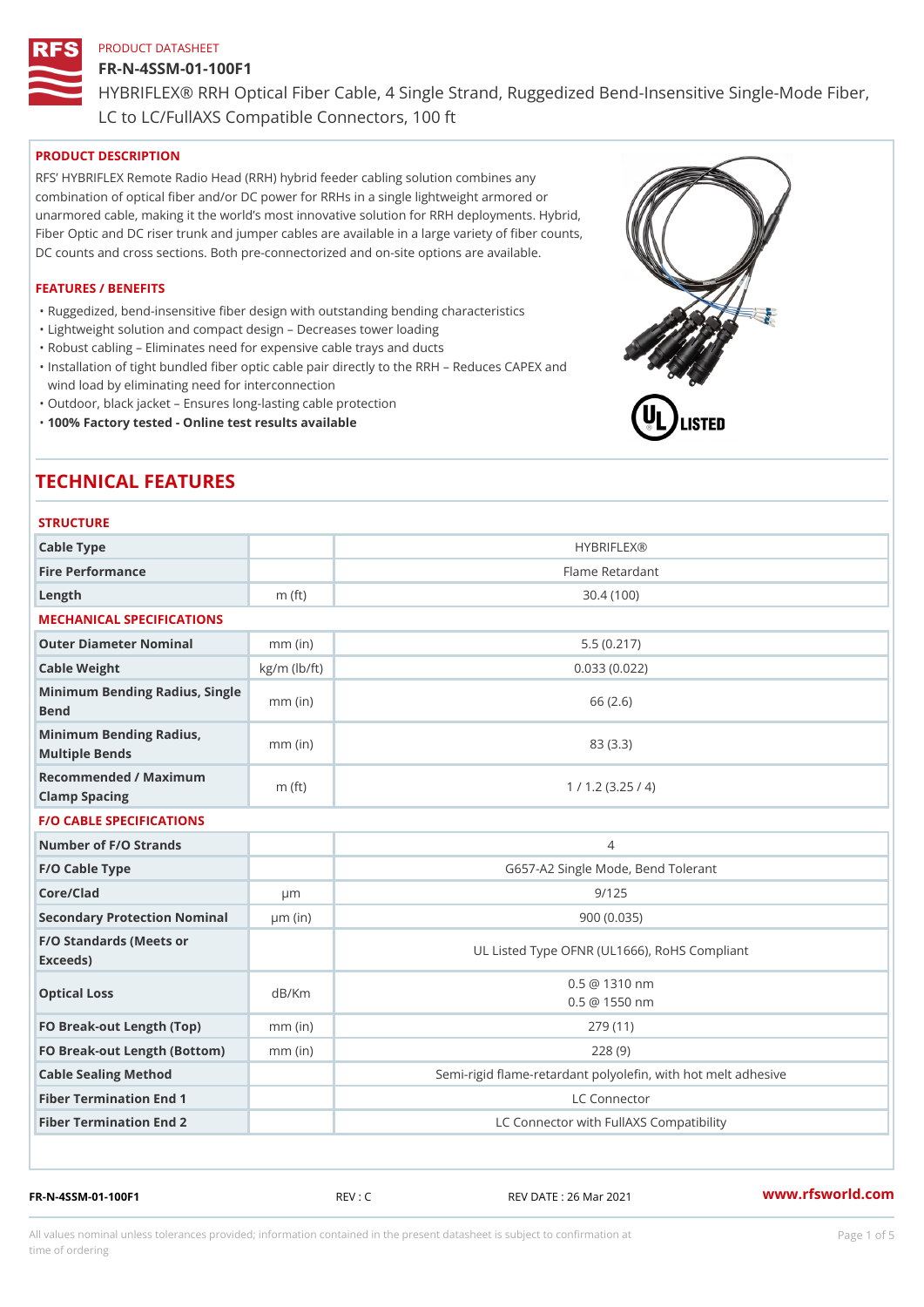## FR-N-4SSM-01-100F1

HYBRIFLEX® RRH Optical Fiber Cable, 4 Single Strand, Ruggedized Be LC to LC/FullAXS Compatible Connectors, 100 ft

| CABLE JACKET                                    |                             |                                             |  |  |
|-------------------------------------------------|-----------------------------|---------------------------------------------|--|--|
| UV-Protection Individual and<br>External Jacket |                             | Yes                                         |  |  |
| Jacket Material                                 |                             | Flame Retardant, Indoor/Outdoor, PVC, Black |  |  |
| TESTING AND ENVIRONMENTAL                       |                             |                                             |  |  |
| Storage Temperature                             | $^{\circ}$ C ( $^{\circ}$ F | $-40$ to $70$ ( $-40$ to $158$ )            |  |  |
| Operation Temperature                           | $^{\circ}$ C ( $^{\circ}$ F | $-40$ to 65 ( $-40$ to 149)                 |  |  |
| Installation Temperature                        | $^{\circ}$ C ( $^{\circ}$ F | $-20$ to 65 ( $-4$ to 149)                  |  |  |
| Jacket Specifications                           |                             | UL 1666                                     |  |  |

### EXTERNAL DOCUMENT LINKS

NOTES

Installation Guidelwinessad QuickShip 2.0 Program [Informa](http://www.rfsworld.com/images/hybriflex/quickship_program_2.pdf)tion: On-line Factory Te[s](https://www.rfsworld.com/pictures/userfiles/programs/AAST Latest Version.zip)teResults:

FR-N-4SSM-01-100F1 REV : C REV DATE : 26 Mar 2021 [www.](https://www.rfsworld.com)rfsworld.com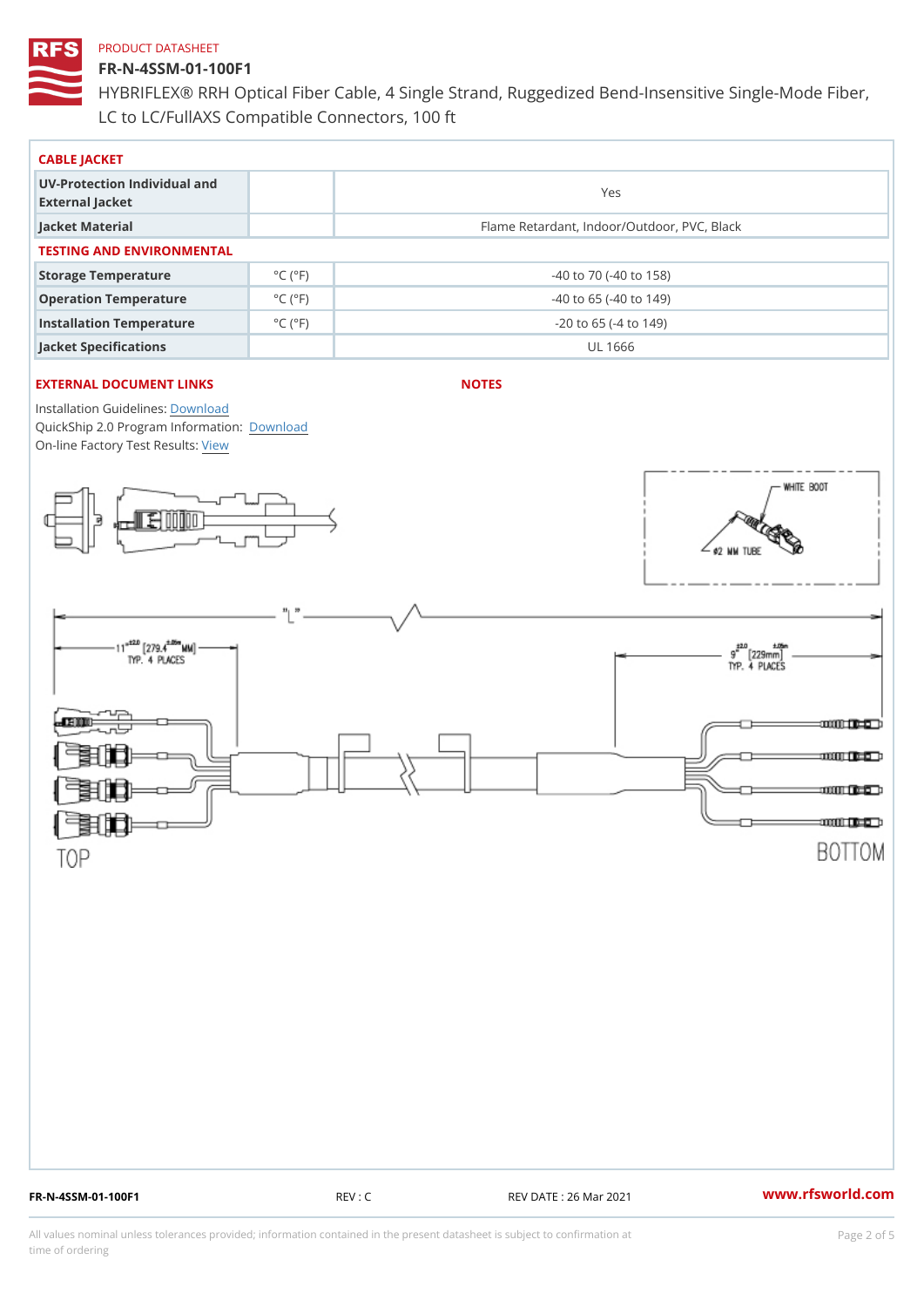#### FR-N-4SSM-01-100F1

 FR-N-1SM-01-90F1 FR-N-1SM-01-100F1

HYBRIFLEX® RRH Optical Fiber Cable, 4 Single Strand, Ruggedized Be LC to LC/FullAXS Compatible Connectors, 100 ft

> FR-N-2SM-01-80F1 FR-N-2SM-01-90F1 FR-N-2SM-01-100F1

|               |                              |               | ADDITIONAL ASSEMBLIES - 1 PAIR SM FIBERDDITIONAL ASSEMBLIES - 2 PAIR SM FIBER |
|---------------|------------------------------|---------------|-------------------------------------------------------------------------------|
| $L$ ength, ft | Model Number                 | Length, ft    | Model Number                                                                  |
| 10            | $FR - N - 1 SM - 01 - 10F1$  | 10            | $FR - N - 2 SM - 01 - 10F1$                                                   |
| 20            | $FR - N - 1 SM - 01 - 20 F1$ | 20            | $FR - N - 2 SM - 01 - 20 F1$                                                  |
| 30            | FR-N-1SM-01-30F1             | 30            | $FR - N - 2 SM - 01 - 30 F1$                                                  |
| 40            | $FR - N - 1 SM - 01 - 40 F1$ | 40            | $FR - N - 2 SM - 01 - 40 F1$                                                  |
| 50            | $FR - N - 1 SM - 01 - 50 F1$ | 50            | $FR - N - 2 SM - 01 - 50 F1$                                                  |
| 60            | $FR - N - 1 SM - 01 - 60 F1$ | 60            | $FR - N - 2 SM - 01 - 60 F1$                                                  |
| 79            | $FR - N - 1 SM - 01 - 70 F1$ | 70            | $FR - N - 2 SM - 01 - 70 F1$                                                  |
| 80            | $FR - N - 1 SM - 01 - 80 F1$ | $\sim$ $\sim$ | $F P$ II COM CA COFA                                                          |

FR-N-4SSM-01-100F1 REV : C REV DATE : 26 Mar 2021 [www.](https://www.rfsworld.com)rfsworld.com

All values nominal unless tolerances provided; information contained in the present datasheet is subject to Pcapgeling that i time of ordering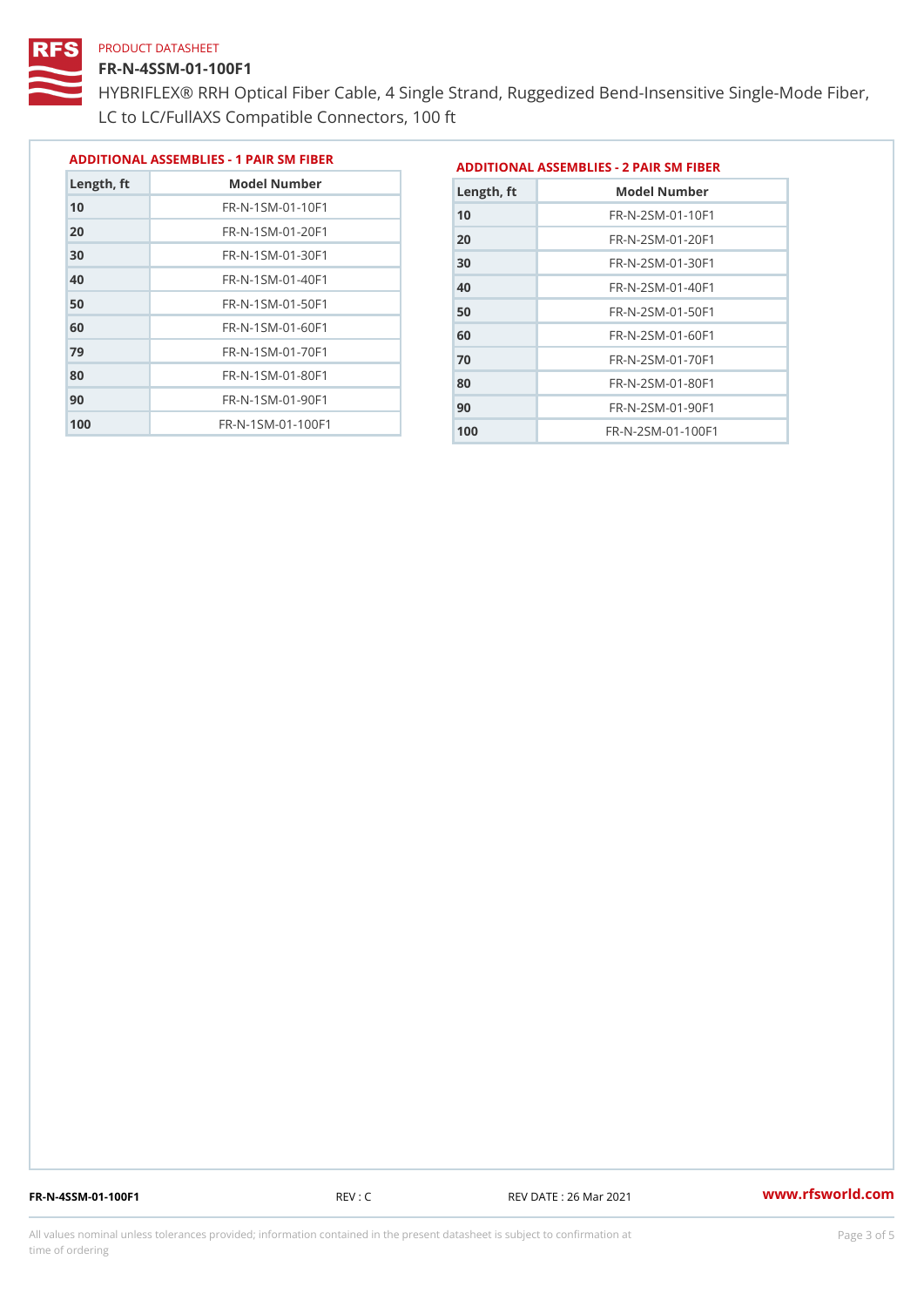#### FR-N-4SSM-01-100F1

HYBRIFLEX® RRH Optical Fiber Cable, 4 Single Strand, Ruggedized Be LC to LC/FullAXS Compatible Connectors, 100 ft

ADDITIONAL ASSEMBLIES - 3 PAIR SM FIBERED DITIONAL ASSEMBLIES - 4 PAIR SM FIBER

| Length, ft | Model Number                   |
|------------|--------------------------------|
| 10         | $FR - N - 3 S M - 01 - 10 F1$  |
| 20         | FR-N-3SM-01-20F1               |
| 30         | FR-N-3SM-01-30F1               |
| 40         | $FR - N - 3 S M - 01 - 40 F1$  |
| 50         | FR-N-3SM-01-50F1               |
| 60         | $FR - N - 3 S M - 01 - 60 F1$  |
| 79         | $FR - N - 3 S M - 01 - 70 F1$  |
| 80         | $FR - N - 3 S M - 01 - 80 F1$  |
| 90         | FR-N-3SM-01-90F1               |
| 100        | $FR - N - 3 S M - 01 - 100 F1$ |

| Length, ft | Model Number                   |
|------------|--------------------------------|
| 10         | $FR - N - 4 S M - 01 - 10 F1$  |
| 20         | $FR - N - 4 S M - 01 - 20 F1$  |
| 30         | $FR - N - 4 S M - 01 - 30 F1$  |
| 40         | $FR - N - 4 SM - 01 - 40 F1$   |
| 50         | $FR - N - 4 S M - 01 - 50 F1$  |
| 60         | $FR - N - 4 SM - 01 - 60 F1$   |
| 70         | FR-N-4SM-01-70F1               |
| 80         | $FR - N - 4 S M - 01 - 80 F1$  |
| 90         | FR-N-4SM-01-90F1               |
| 100        | $FR - N - 4 S M - 01 - 100 F1$ |

#### ADDITIONAL ASSEMBLIES - 1 STRAND SM FABSDRTIONAL ASSEMBLIES - 2 STRAND SM FIBER

| 10<br>10<br>FR-N-1SSM-01-10F1<br>FR-N-2SSM-01-10F1<br>20<br>20<br>FR-N-1SSM-01-20F1<br>FR-N-2SSM-01-20F1<br>30<br>FR-N-1SSM-01-30F1<br>30<br>FR-N-2SSM-01-30F1<br>40<br>$FR - N - 1$ S S M - 01 - 40 F 1<br>$FR - N - 2SSM - 01 - 40F1$<br>40<br>50<br>50<br>FR-N-1SSM-01-50F1<br>$FR - N - 2SSM - 01 - 50F1$<br>60<br>$FR - N - 1$ S S M - 01 - 60 F 1<br>60<br>FR-N-2SSM-01-60F1 | Length, ft |
|------------------------------------------------------------------------------------------------------------------------------------------------------------------------------------------------------------------------------------------------------------------------------------------------------------------------------------------------------------------------------------|------------|
|                                                                                                                                                                                                                                                                                                                                                                                    |            |
|                                                                                                                                                                                                                                                                                                                                                                                    |            |
|                                                                                                                                                                                                                                                                                                                                                                                    |            |
|                                                                                                                                                                                                                                                                                                                                                                                    |            |
|                                                                                                                                                                                                                                                                                                                                                                                    |            |
|                                                                                                                                                                                                                                                                                                                                                                                    |            |
| $FR - N - 1$ S S M - 01 - 70 F 1<br>70<br>$FR - N - 2$ S S M - 01 - 70 F 1                                                                                                                                                                                                                                                                                                         | 70         |
| 80<br>FR-N-1SSM-01-80F1<br>80<br>FR-N-2SSM-01-80F1                                                                                                                                                                                                                                                                                                                                 |            |
| 90<br>FR-N-1SSM-01-90F1<br>FR-N-2SSM-01-90F1<br>90                                                                                                                                                                                                                                                                                                                                 |            |
| 100<br>$FR - N - 1$ S S M - 01 - 100 F 1<br>$FR - N - 2$ S S M - 01 - 100 F 1<br>100                                                                                                                                                                                                                                                                                               |            |

#### ADDITIONAL ASSEMBLIES - 3 STRAND SM FABSDRTIONAL ASSEMBLIES - 4 STRAND SM FIBER

| Length, ft | Model Number                    |
|------------|---------------------------------|
| 10         | $FR - N - 3 S S M - 01 - 10 F1$ |
| 20         | FR-N-3SSM-01-20F1               |
| 30         | FR-N-3SSM-01-30F1               |
| 40         | $FR - N - 3 S S M - 01 - 40 F1$ |
| 50         | $FR - N - 3 S S M - 01 - 50 F1$ |
| 60         | FR-N-3SSM-01-60F1               |
| 70         | FR-N-3SSM-01-70F1               |
| 80         | FR-N-3SSM-01-80F1               |
| 90         | $FR - N - 3 S S M - 01 - 90 F1$ |
| 100        | FR-N-3SSM-01-100F1              |

| Length, ft | Model Number                     |
|------------|----------------------------------|
| 10         | FR-N-4SSM-01-10F1                |
| 20         | $FR - N - 4 S S M - 01 - 20 F1$  |
| 30         | $FR - N - 4$ S S M - 01 - 30 F 1 |
| 40         | $FR - N - 4 S S M - 01 - 40 F1$  |
| 50         | FR-N-4SSM-01-50F1                |
| 60         | FR-N-4SSM-01-60F1                |
| 70         | $FR - N - 4$ S S M - 01 - 70 F 1 |
| 80         | FR-N-4SSM-01-80F1                |
| 90         | FR-N-4SSM-01-90F1                |
| 100        | FR-N-4SSM-01-100F1               |

FR-N-4SSM-01-100F1 REV : C REV DATE : 26 Mar 2021 [www.](https://www.rfsworld.com)rfsworld.com

All values nominal unless tolerances provided; information contained in the present datasheet is subject to Pcapgnéig4m ssti time of ordering